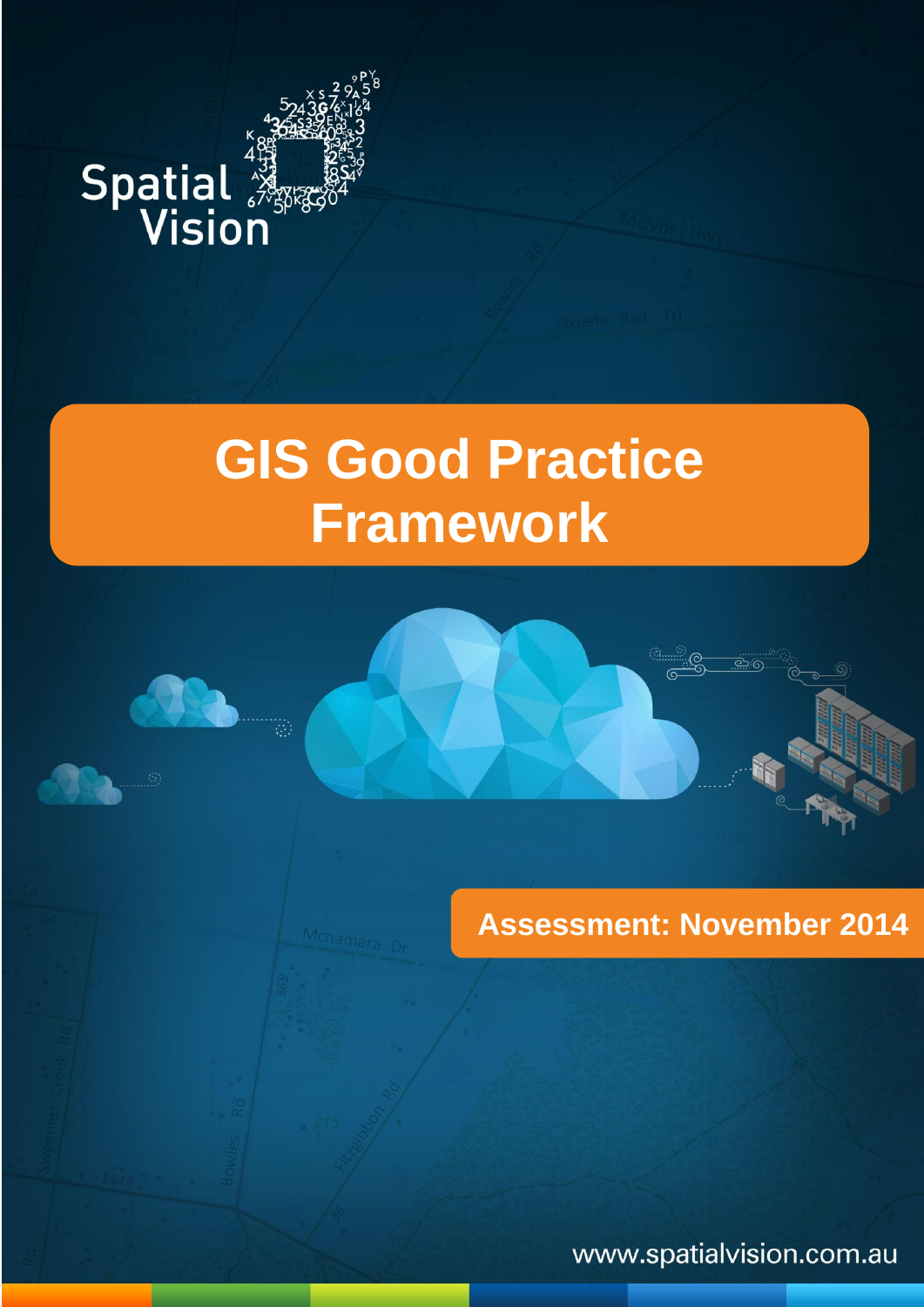

#### About this Document

| GIS GPF report for the State of Victoria |                                                          |  |
|------------------------------------------|----------------------------------------------------------|--|
| <b>Project Number</b>                    | SV004155                                                 |  |
| <b>Project Name</b>                      | Local Government Spatial Capability Improvement Program  |  |
| Document File Name                       | SV004155_GIS Good_Practice_Assessment_Statewide_FINAL v1 |  |
| <b>Project Client</b>                    | Municipal Association of Victoria (MAV)                  |  |
| Date of Issue                            | 17/11/2014                                               |  |
| <b>Version Number</b>                    | 1.0                                                      |  |
| Document Type                            | <b>GIS Good Practice Framework Report</b>                |  |
| <b>Document Status</b>                   | Final                                                    |  |
| <b>Contact Person</b>                    | <b>Graeme Martin</b>                                     |  |
| Telephone                                | $(03)$ 9691 3000                                         |  |
| Email                                    | Graeme.Martin@spatialvision.com.au                       |  |

#### Revision History

| Version<br>No. | Date       | Authors                           | <b>Status</b> | <b>Revision Notes</b>                    |
|----------------|------------|-----------------------------------|---------------|------------------------------------------|
| 0.1            | 13/11/2014 | James Peterson<br>& Graeme Martin | Draft         |                                          |
| 1.0            | 14/11/2014 | James Peterson                    | Final         | Incorporated feedback from Graeme Martin |

#### Authorisation

|             | Authors       | Date       |
|-------------|---------------|------------|
| Reviewed by | Graeme Martin | 13/11/2014 |
| Approved by | Graeme Martin | 14/11/2014 |

#### Disclaimer

This report has been prepared in accordance with the scope of services described in the contract or agreement between Spatial Vision Innovations Pty Ltd (ABN 28 092<br>695 951) and the Client. It may rely upon information sup

Prepared by Spatial Vision Innovations Pty Ltd

ABN 28 092 695 951

Level 4 575 Bourke Street Melbourne 3000 Victoria Australia

Tel +61 3 9691 3000 Fax +61 3 9691 3001 Email info@spatialvision.com.au Web www.spatialvision.com.au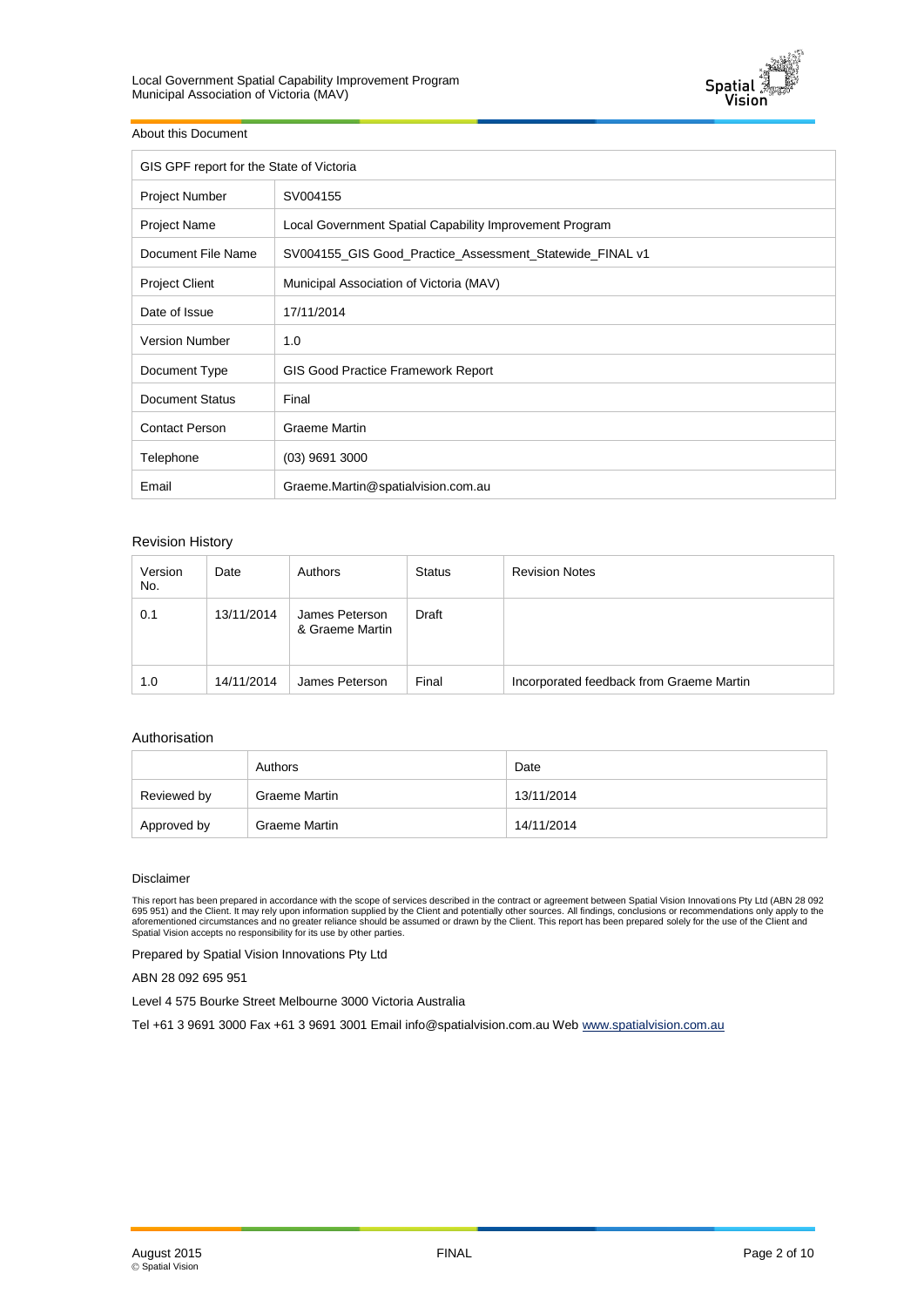

### **Contents**

| 1.             |  |
|----------------|--|
| 1.1            |  |
| 1.2            |  |
| 2.             |  |
| 3.             |  |
| 3.1            |  |
| 3.2            |  |
| 4.             |  |
| 5.             |  |
| 6.             |  |
| 7 <sub>1</sub> |  |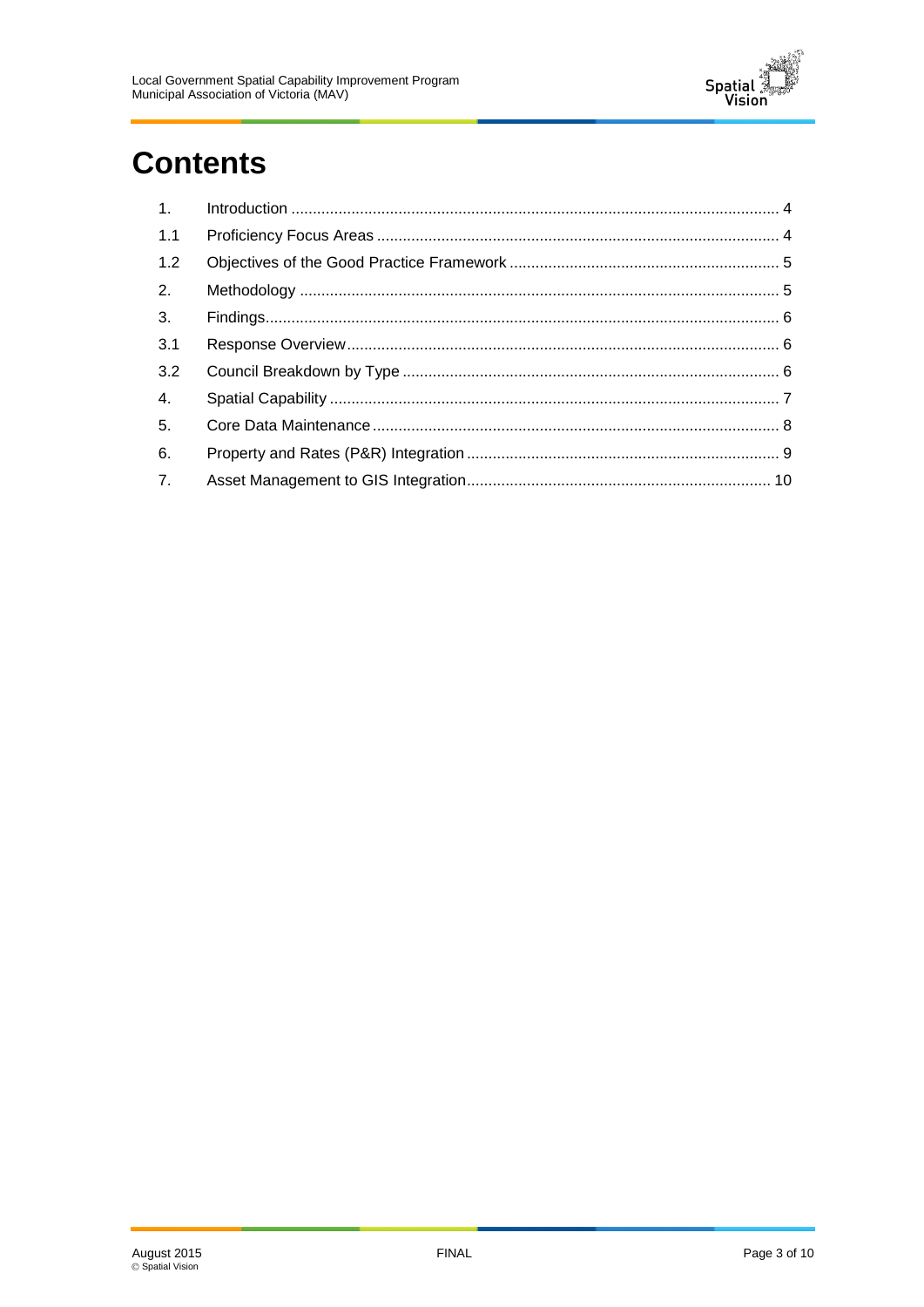

#### **1. Introduction**

In 2013 a strategic vision was developed for the Victorian Local Government spatial sector.

*"Appropriate and effective spatial capability is established across all Local Councils and is recognised as fundamental to council efficiency and service delivery"*

#### **GIS Good Practice Framework (GPF)**

To progress toward the strategic vision, the Local Government Spatial Reference Group, with the support of Spatial Vision, developed a GIS Good Practice Framework (GPF).

The purpose of the GPF is to assist Councils in assessing their awareness and level of adoption of sector-wide accepted 'good practices'. The GPF is based on the Spatial Capability framework presented below in [Table 1.](#page-3-0) This framework was referenced in the 2013 Local Government Spatial Capability Strategy.

| <b>Elements</b> |                                                              | <b>Operational Goals for 2015</b>                                                                                                                                                |
|-----------------|--------------------------------------------------------------|----------------------------------------------------------------------------------------------------------------------------------------------------------------------------------|
| -1.             | <b>Planning &amp; Operations</b>                             | Spatial capability is embedded in planning and operations at councils<br>ensuring business data is appropriately captured to support planning<br>and operations.                 |
| 2.              | <b>Service Delivery &amp;</b><br><b>Community Engagement</b> | Spatial capability is recognised and valued as part of effective service<br>delivery and community engagement.                                                                   |
| 3.              | <b>Technology &amp; Information</b><br><b>Management</b>     | Councils have robust and well managed spatial data and technology<br>platforms available to a broad range of users.                                                              |
|                 | People, Capability &<br>Governance                           | Spatial skills are recognised as valuable within councils. Effective<br>sector-wide collaboration and governance frameworks are in place<br>supporting whole-of-sector outcomes. |

**Table 1 - Spatial Capability Framework**

#### <span id="page-3-0"></span>**1.1 Proficiency Focus Areas**

The GPF focuses on four areas of proficiency relating to Council practices. These are presented in [Table 2.](#page-3-1) The type of spatial technology used by Council is not relevant.

| <b>Proficiency Focus Areas</b>           | <b>Description</b>                                                       |
|------------------------------------------|--------------------------------------------------------------------------|
| <b>Spatial Capability</b>                | Recognition of spatial capability to support council service<br>delivery |
| Core Vicmap data maintenance             | Support for core Vicmap data for use by Council and the<br>public        |
| Property and Rates integration           | Effectiveness of integration between GIS and Property &<br>Rates data    |
| Asset Management integration             | Effectiveness of integration between GIS & Asset data                    |
| <b>Table 2 - Proficiency Focus Areas</b> |                                                                          |

#### <span id="page-3-1"></span>**1.2 Objectives of the Good Practice Framework**

The objectives of the GPF include:

 Establishing a practical approach for councils to deliver consistent and standardised output.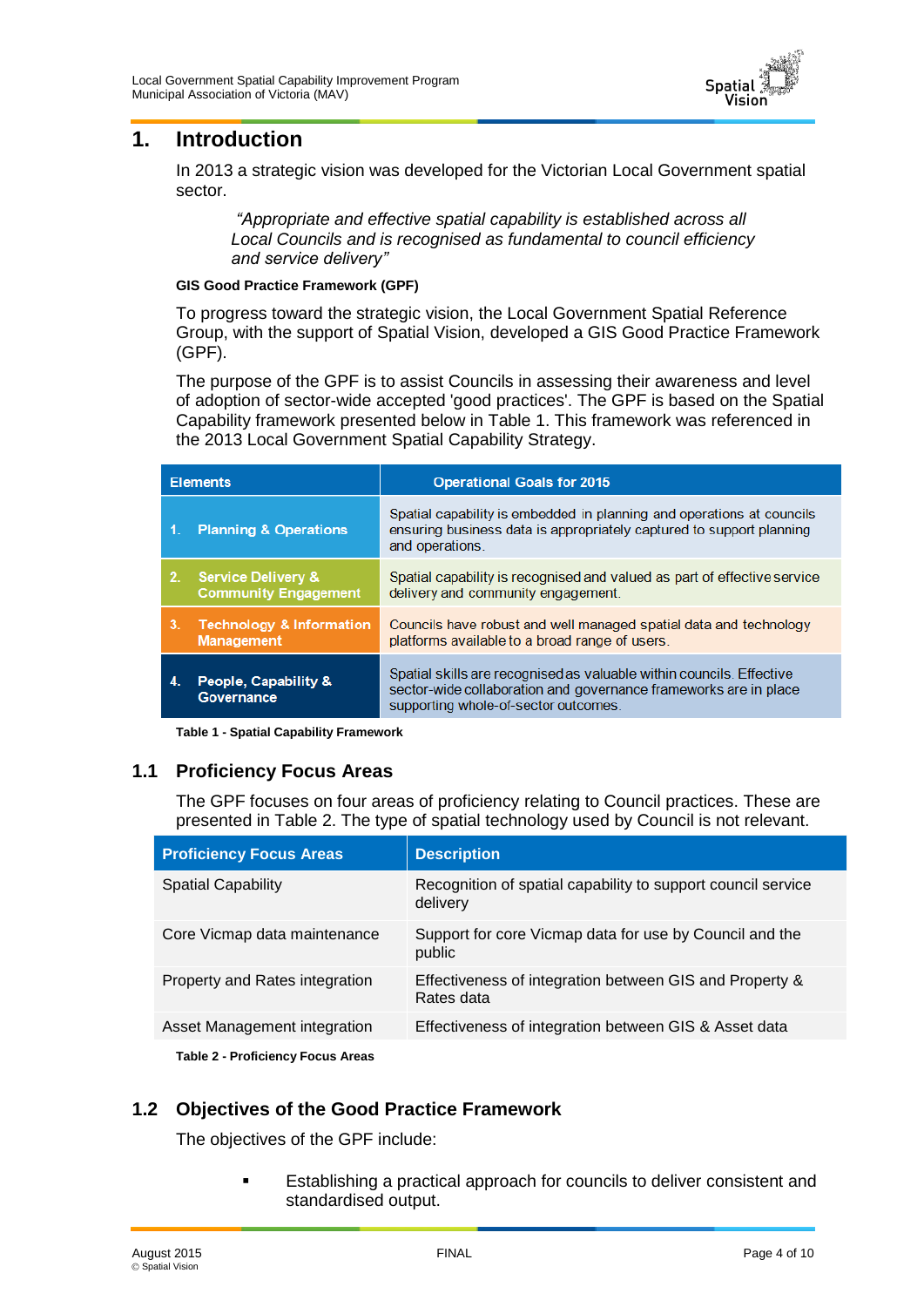

- **Ensuring the approach is sufficiently flexibility to account for different** Council capabilities.
- Enabling levels of GIS good practice adoption to be measured (and tracked).
- Developing sector influence (bargaining power) to lobby agencies, solution vendors and consultancies to recognise and adhere to agreed standards.
- Supporting future Council directions such as increasing movement towards cloud based system and platforms.

#### **2. Methodology**

A GIS Good Practice Framework questionnaire was developed with significant input from members of the Spatial Reference Group Committee.

This years' assessment retains the same questions as the 2013 questionnaire, enabling comparison of assessment grades over time. This year's assessment, however, includes ten (10) new questions pertaining to *Asset Management to GIS Integration* as a proficiency focus area.

An email was sent to each council with a link to the questionnaire. Respondents were requested to complete the questionnaire and ensure the manager oversighting GIS reviews and authorises the response prior to submission.

Reponses were received between 27 October 2014 and 12 November 2014.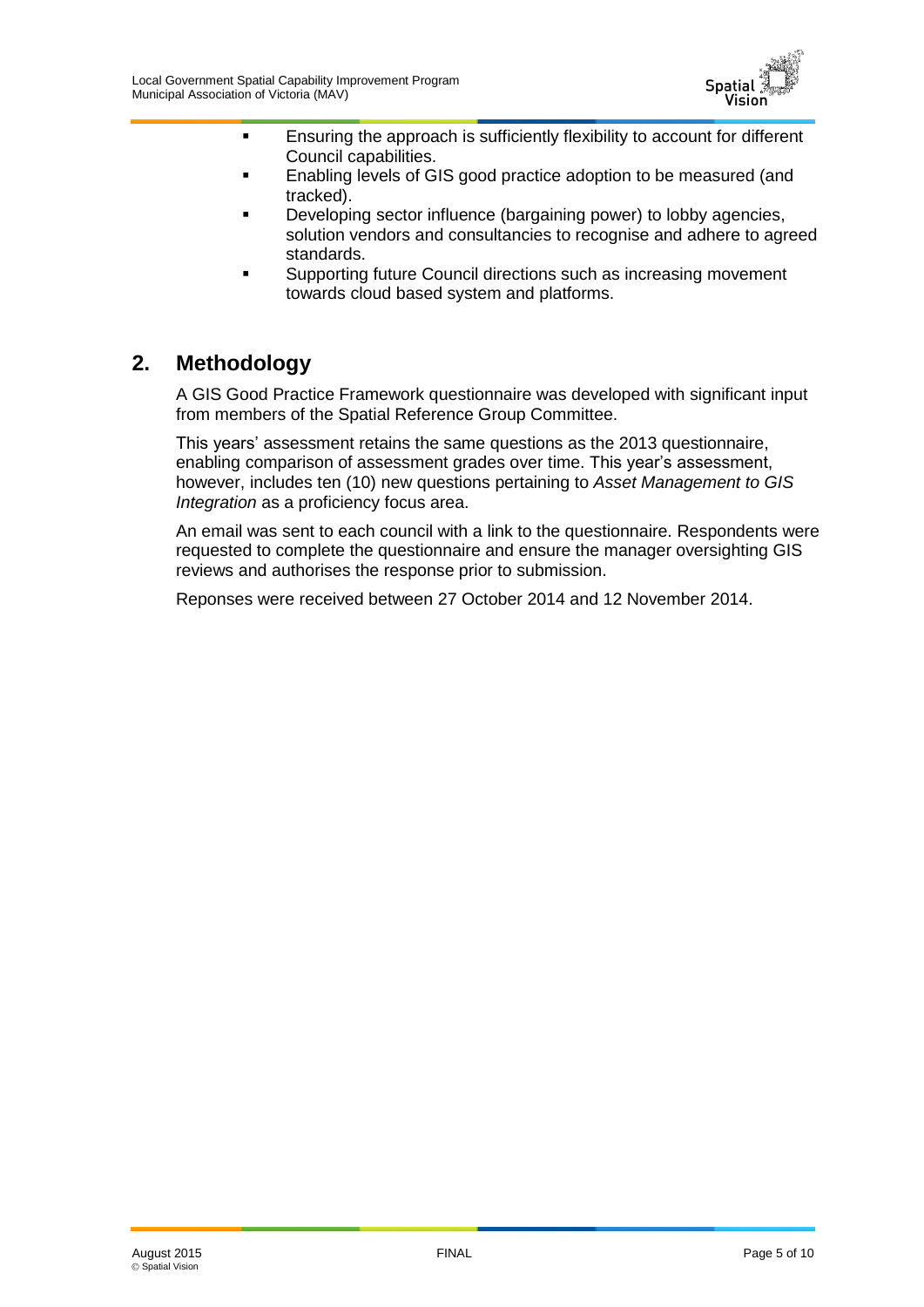

#### **3. Findings**

#### **3.1 Response Overview**

A total of 59 valid responses were received.

#### **3.2 Council Breakdown by Type**

Respondents represented a range of metro, rural and regional city councils. [Figure 1](#page-5-0) below presents the count of responding and non-responding councils by the MAV council classification.

<span id="page-5-0"></span>

**Figure 1 - Breakdown of participating and non-participating councils by classification**

#### **Assessment Legend**

The following assessment legend is intended to assist councils in interpreting their summary grades for each of the four Proficiency Focus Areas: 1) Spatial Capability, 2) Core Vicmap Data Maintenance, 3) Property and Rates Integration and 4) Assets to GIS Integration, relative to the state average. These grades are provided at the beginning of Sections 4, 5, 6 and 7 of this report.

| (Best grade) |  | (Lowest grade) |
|--------------|--|----------------|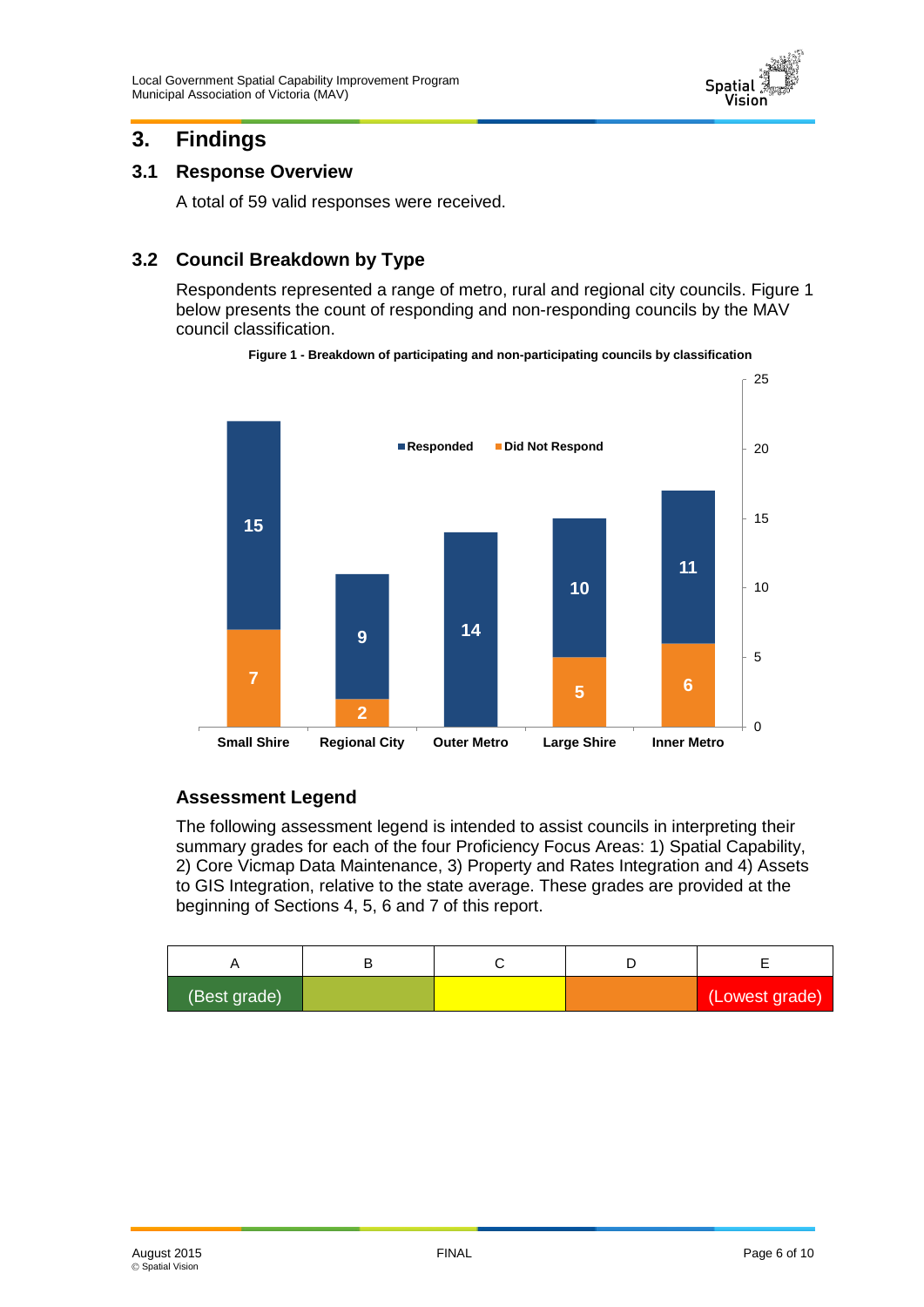

#### **4. Spatial Capability**

| Composite Score: Recognition of spatial capability to<br>support council service delivery. | 2013 | 2014 |
|--------------------------------------------------------------------------------------------|------|------|
| State average                                                                              |      |      |

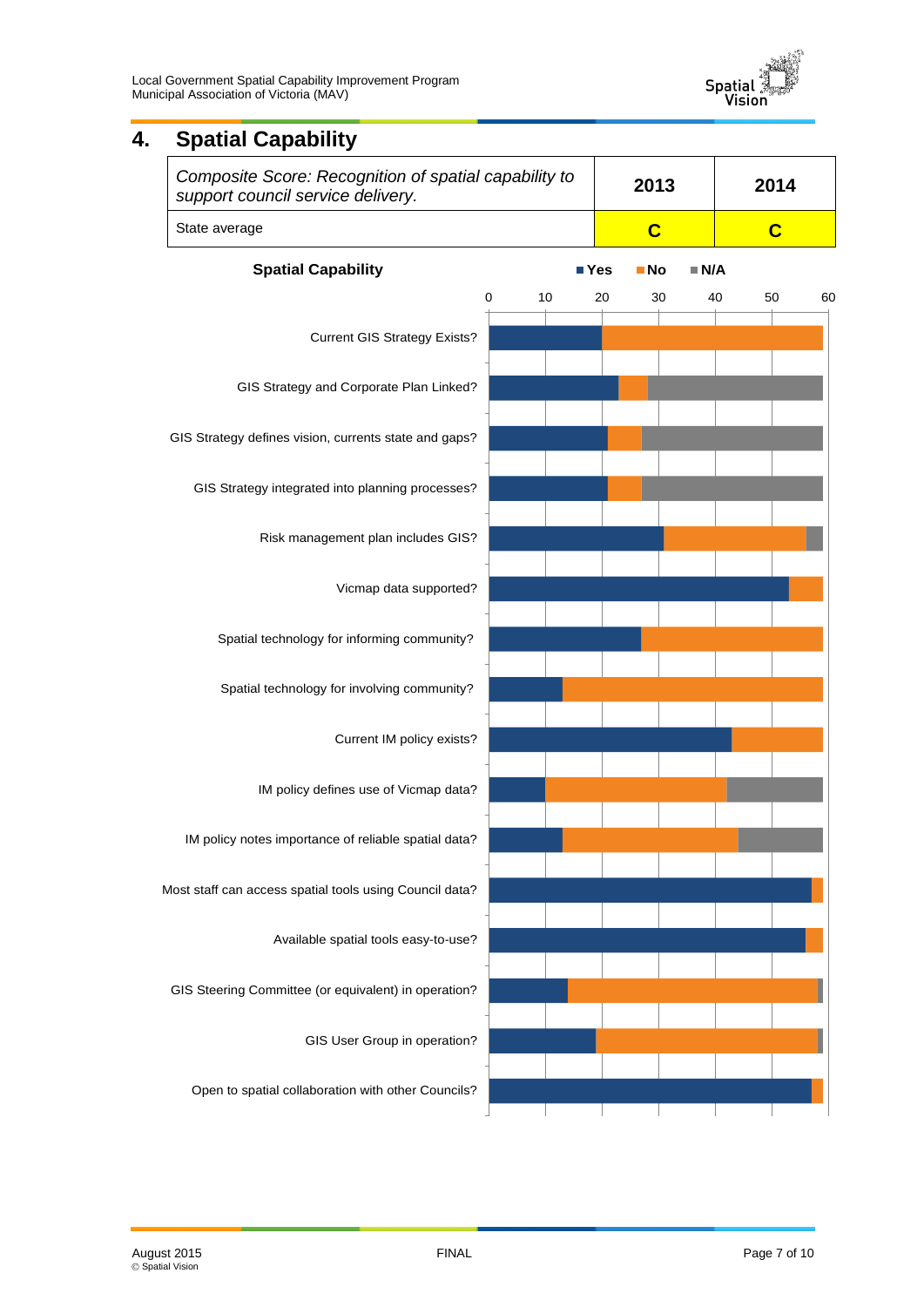

#### **5. Core Data Maintenance**

| Composite Score: Core Vicmap Data Maintenance<br>- As a Proficiency Focus Area, refers to support<br>for core Vicmap data for use by Council and the<br>public | 2013 | 2014 |
|----------------------------------------------------------------------------------------------------------------------------------------------------------------|------|------|
| State average                                                                                                                                                  |      |      |

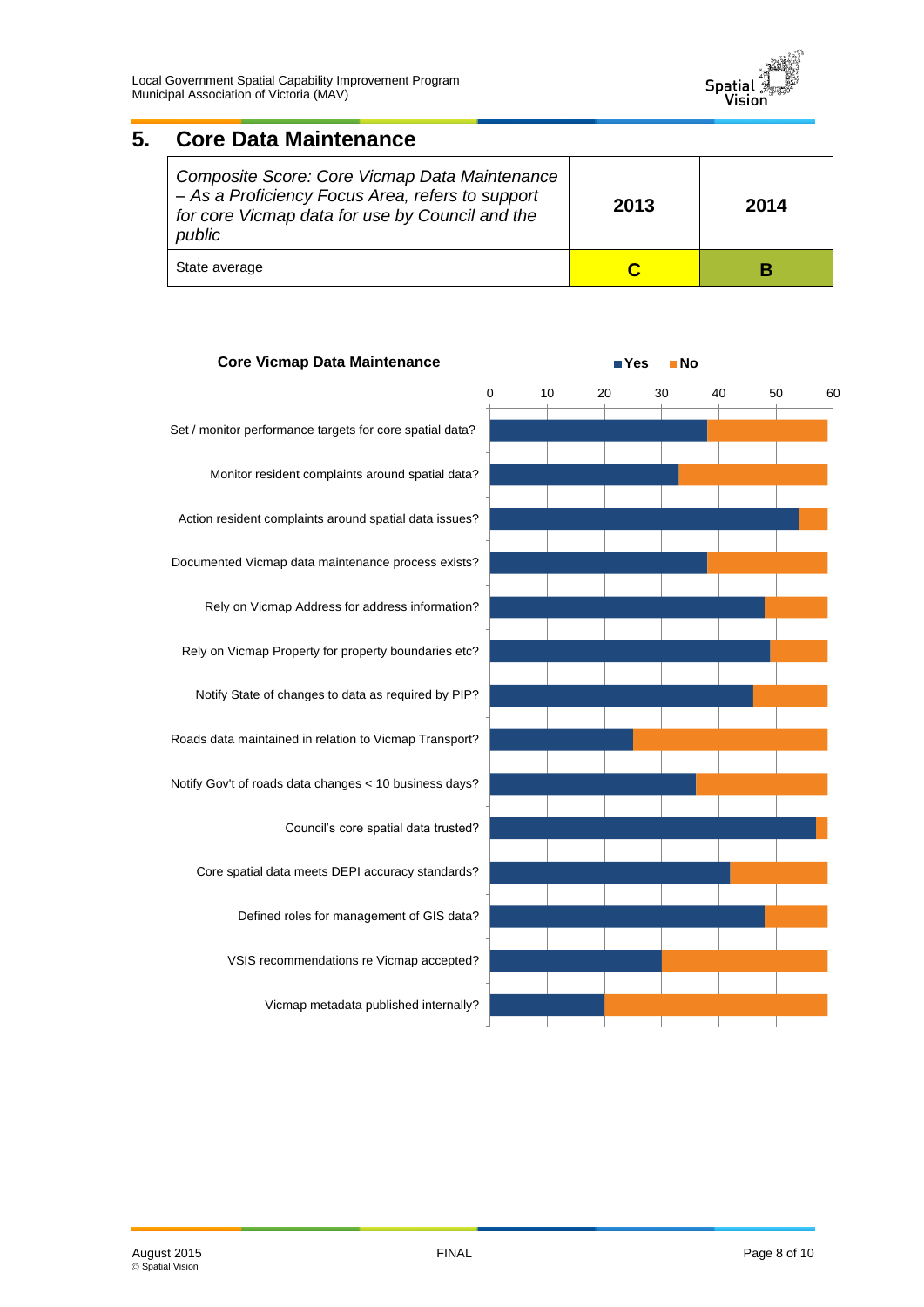

#### **6. Property and Rates (P&R) Integration**

| Composite Score: Property and Rates integration -<br>As a Proficiency Focus Area, refers to effectiveness<br>of integration between GIS and Property and Rates<br>data | 2013 | 2014 |
|------------------------------------------------------------------------------------------------------------------------------------------------------------------------|------|------|
| State average                                                                                                                                                          |      | в    |